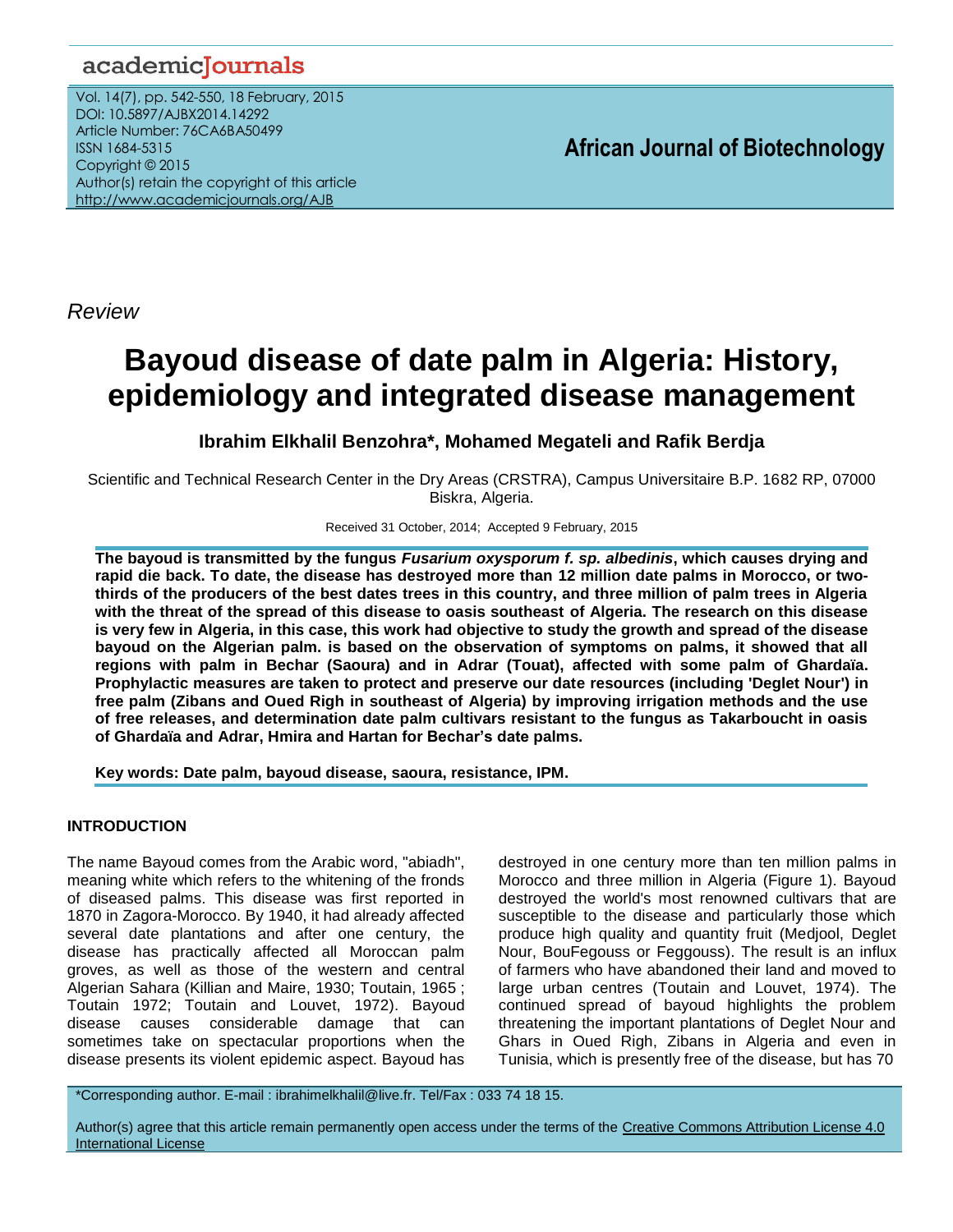

**Figure 1.** Date palms losses by Bayoud disease in the period of 1950 to 2000 (Benzohra et al., 2013).

to 80% of the date palm areas under cultivars are susceptible to this disease (Meloncon, 1947 ; Dubost, 1972). The disease continues to advance relentlessly to the east, despite prophylactic measures and regular attempts at eradication undertaken in Algeria (Djerbi et al., 1985). It is evident therefore, that Bayoud constitutes a plague to Saharan agriculture and at the present expansion rate, it will certainly pose serious problems of human, social and economic nature to other dateproducing areas of the world.

# **DISEASE SYMPTOMS**

The bayoud disease attacks mature and young palms alike, as well as offshoots at their base (Saaidi, 1979). The first symptom of the disease appears on a palm leaf of the middle crown (Figure 2). This leaf takes on a leaden hue (ash grey colour) and then withens, from bottom to top, in a very particular way: some pinnae or spines situated on one side of the frond wither progressively from the base upward to the apex. After one side has been affected, the whitening begins on the other side, progressing this time in the opposite direction from the top of the frond to the base. A brown stain appears lengthwise on the dorsal side of the rachis and advances from the base to the tip of the frond, corresponding to the passage of the mycelium in the vascular bundles of the rachis. Afterwards, the frond exhibits a characteristic arch, resembling a wet feather and hangs down along the trunk. This whitening and dying process of the pinnae may take from a few days to several weeks. The same succession of symptoms then begins to appear on adjacent leaves. The disease advances ineluctably and the palm dies when the terminal bud is affected. The palm can die at any time from several weeks to several months after the appearance of the first symptoms (Figure 3). The rapid evolution of the symptoms depends mainly on planting conditions and on cultivar date palm. A small number of disease infected roots, reddish in colour, are revealed when an affected palm is uprooted. The spots are large and numerous towards the base of the stipe. As they advance towards the upper parts of the palm, the coloured conducting fascicles separate and their complicated path inside the healthy tissues can be followed. Palm fronds manifesting external symptoms exhibit a reddish brown colour when cut, showing highly coloured conducting fascicles. There is, therefore, a continuity of vascular symptoms that exist from the roots of the palm to the tips of the palm fronds. The observation of symptoms is necessary to recognise the bayoud, but to identify this disease with certainty, samples of affected fronds must be analysed by a specialised laboratory.

# **PATHOGEN**

The causal organism responsible for bayoud is a microscopic fungus which belongs to the mycoflora of the soil and is named *Fusarium oxysporum forma specialis albedinis* (Killian and Maire, 1930; Malencon, 1934). The first precise descriptions of the fungus were done by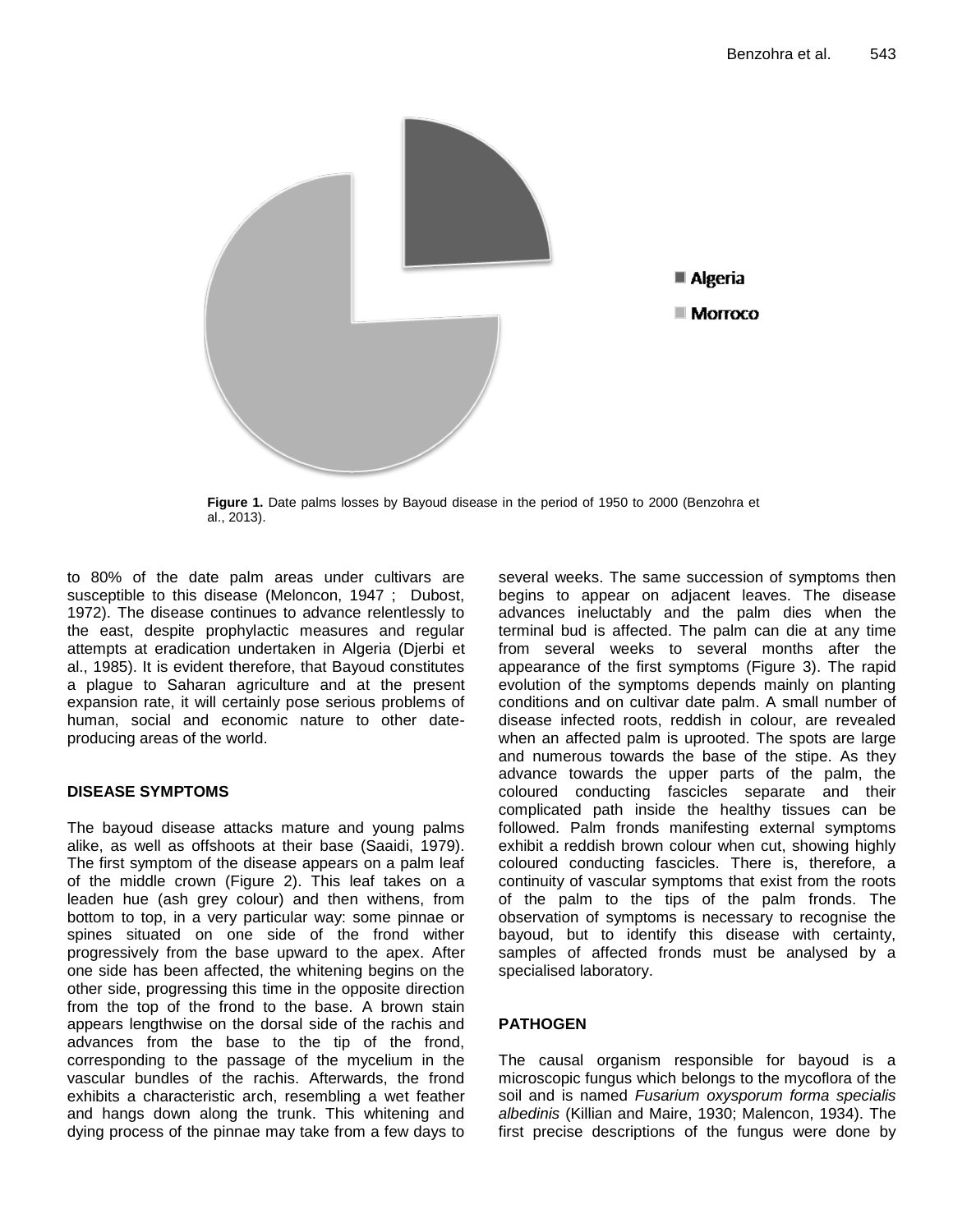

Figure 2. Bayoud symptoms appear on one or more leaves of the middle crown. (Béchar) (Photo : Benzohra-CRSTRA-2014-01).



**Figure 3.** The palm dies when the terminal bud is affected (Béchar) (Photo : Benzohra-CRSTRA-2014-02).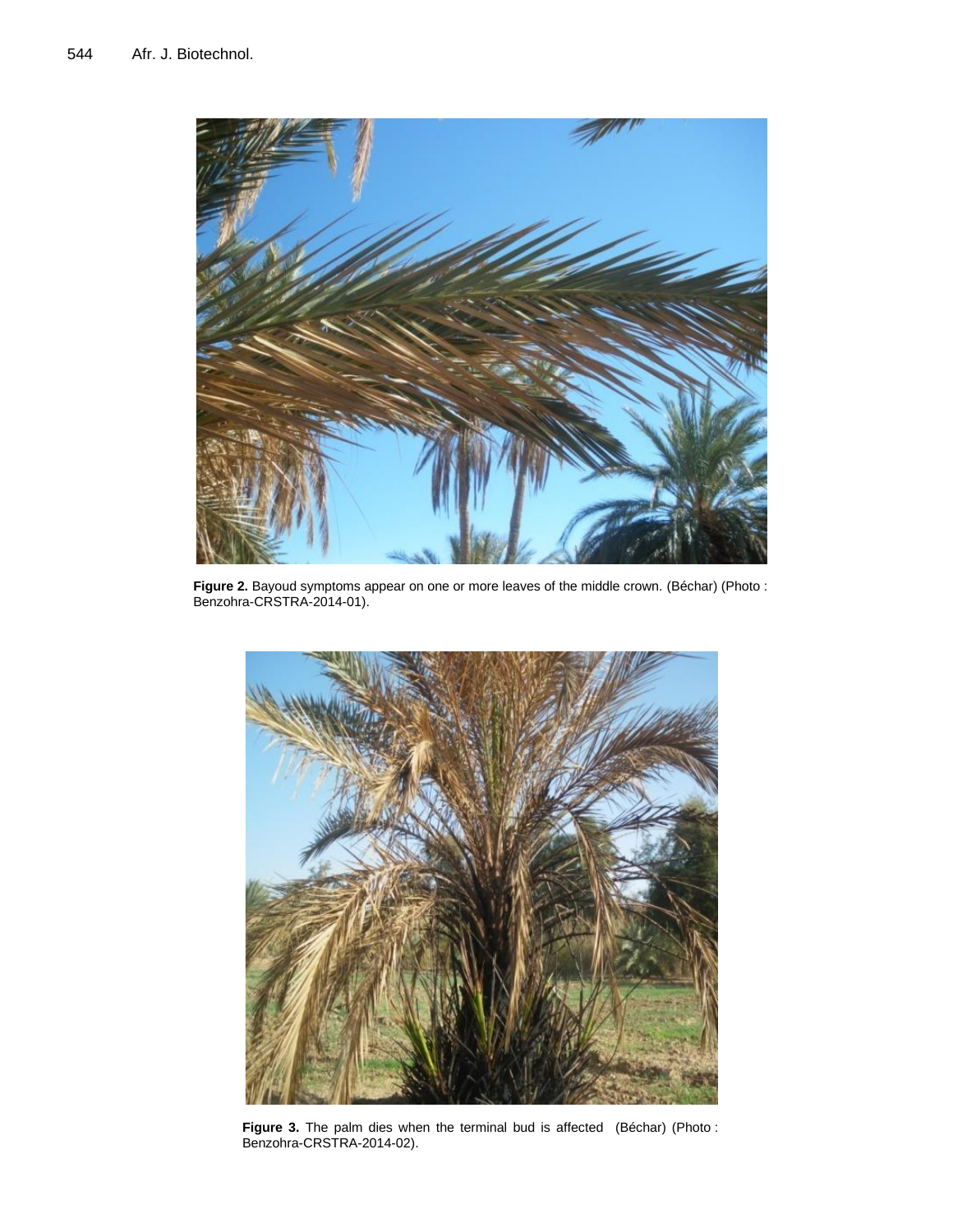

**Figure 4.** Conidiogenesis and conservation forms of *Fusarium oxysporum* f. sp. *albedinis*.

Malençon (Malencon, 1950a; b), Pereau-Leroy (Pereau-Leroy, 1958) and more recently completed by the works of Bulit et al. (1967) and Louvet et al. (1970). The causal organism responsible for Bayoud is a microscopic fungus which belongs to the mycroflora of the soil. It belongs to the group Fungi lmperfecti, the Order Moniliales, the Family *Tuberculariacae* and, at the present time, is named *F. oxysporum forma specialis albedinis* (Malencon) Snyd. and Hans.

# **Macroscopic characteristics**

The isolation, the characterisation, and the maintenance of the *F. oxysporum* f. sp. *albedinis* culture has been the subject of numerous studies (Snyder and Hansen, 1972). Although, it is easy to obtain *F. oxysporum* f. sp. *a/bedinis* cultures from rachis fragments of palm leaves which exhibit vascular symptoms, it is very difficult to preserve the original type of colony (which is still called the wild type). Indeed, the wild form shows greatly unstable cultural characteristics under normal conditions and rapidly produces mutants. In culture, *F. oxysporum* f. sp. *albedinis* forms a fine, clear and curly mycelium in which small orange-pink sporodochia are produced (Figure 4). Blue to black sclerotia sometimes are born in the medium. They are either dispersed in the mycelium or sometimes form groups.

# **Microscopic characteristics**

*F. oxyysporum* f. sp. *albedinis* occurs as a septate hyaline mycelium. It is fine and uniform in young cultures, exhibiting, however, in older cultures hypertrophic cells

that occur in chains; they are round, greatly resembling chlamydospores, but without thickening of the wall. Asexual multiplication occurs by microphalides swollen at the base and pointed at the tip, arising perpendicularily from the mycelium. At the apical tip of these phialides, microconidia (microphialospores) form continuously and endogenetically, each one being pushed by the next and they adhere together in the form of small moist heads. Great numbers of hyaline microconidia, varying in form and dimensions, can be found in the same culture (3 to 15 x 3 to 5 µm). In young cultures they are globulous, while in the older cultures they are more elongated. Microconidia are often unicellular, sometimes bicellular but rarely have two septa. Macrophialides, larger than microphialides, group together to form sporodochia and more rarely *pionnotes* (Figure 4). In culture, *F. oxysporum* f. sp. *albedinis* also produces a few macroconidia with pediform base and short, pointed tips; most have three septa, though some have four or five and measure 20 to 30  $\times$  3 to 5  $\mu$ m (Figure 3). In older cultures, or in an agar medium covered over with earth, *F. oxysporum* f. sp. *albedinis* forms chlamydospores that are uniform and globulous, with a smooth thick wall varying from 6 to 20  $\mu$  (Baysal et al., 2010). They may be either intercalary or terminal and are isolated or grouped in two or four in short chains. They are formed either on the mycelium or from macroconidia (Figure 4). Sclerotia are dark blue-black, measure about 1 mm in diameter and occur rarely (Sedra and Djerbi, 1985).

# **Physiologic characteristics**

The physiology of *F. oxysporum* f. sp. *albedinis* has been little studied. Malencon (1947) determined the optimum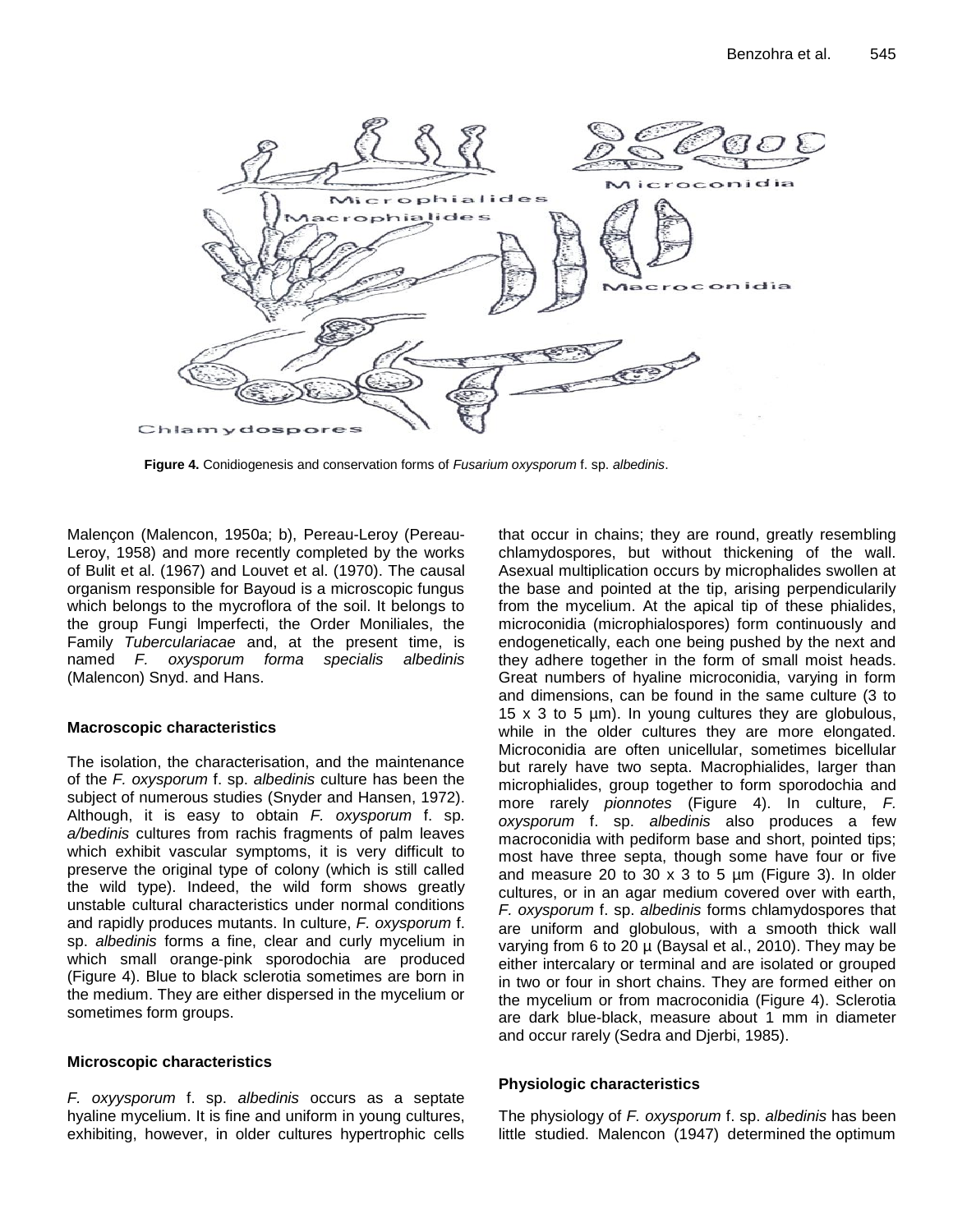temperature range for growth. Growth begins at 7°C, remains slow until 12°C, becomes more rapid between 21 and 27.5°C and stops at 37°C (Shabani and Kumar, 2013; Shabani et al., 2014). Louvet and Bulit (1978) reported that the capacity of the fungus to use complex carbon sources and to develop in the presence of high concentrations of carbonic gas or penta-chloro-nitrobenzene. Bounaga (1975) found that the best mycelium growth occurs at 28°C. The marked preference of *F. oxysporum* f. sp. *albedinis* for pectin, mannose, xylose and cellulose was also noted and in addition to that organic nitrogenous sources are better metabolised than mineral nitrogen. The influence of sodium chloride was also studied and it was observed that there is no lessening of growth up to a concentration of 40 g/l. This observation is similar to Toutain and Louvet (1972) who found that Bayoud advances. Normally in salty fields, Dubost et al. (1970) also studied the pectinolytic and celluloytic enzymes of the fungus. These authors showed the important difference between the enzymatic activities of different isolates of *F. oxysporum* f. sp. *albedinis,* but they did not establish a correlation between this activity and the pathogenic power of the fungus.

# **BIOLOGY AND EPIDEMIOLOGY**

*F. oxysporum f. sp. albedinis* is preserved in the form of chlamydospores in the dead tissues of infected palm, especially in the roots which have been killed by the disease and in the soil. A contamination occurs regularly from palm to palm and more rapidly as the amount of irrigation increases. The appearance of the disease in locations far from the original infected area is caused primarily by the transport of infected offshoots or palm fragments harbouring the fungus. Many plants are often grown as intercrops in palm groves, notably lucerne (*Medicago sativa* L.; alfalfa), henna (*Lawsonia inermis* L.) and vegetables (Djerbi et al., 1985). These plants can harbour the bayoud organism without manifesting any symptoms (symptomless carriers) (Bengyella et al., 2012).

# **Survival, infection and disease cycle**

Like all vascular oganisms of telluric origin, *F.oxysporum* f. sp. *albedinis* is preserved in the form of chlamydospores in the dead tissues of infected palm trees, especially in the roots of trees killed by it. With subsequent disintigration of such tissues, the chlamydospores may be released into the soil where they remain in a dormant state. The fungus is found at a depth varying from 5 to 30 cm, and sometimes deeper; it can be preserved for a long period of time, even when the palm trees have long since died (eight years or more). If nutrients reach the chlamydospores in sufficient quantity, the spore germinates and invades a root, entering the

vascular tissues as a parasite (de la Perrière and Benkhalifa, 1991). Once the pathogen is inside the vascular element, it grows rapidly and the mycelium advances up the root and into the stem (Ghaemi et al., 2011; Laurence et al., 2012). The mycelium produces microconidia in the vessels and these are carried upwards by the water stream. When they flow up the vessel is impeded by a cross wall, the microconidia germinate, the germ tubes penetrate the wall and then microconidia formation is resumed on the other side of the wall. These new microconidia are in turn carried along to the next transverse wall in the same manner as that of the fusariose in the banana (Sedra and Djerbi, 1986). This process thus continues upward, internally through the tree to its terminal bud, leading to the death of the date palm. During the course of its upward progression, *F. oxysporum* f. sp. *albedinis* breaks out of the xylem and colonizes the surrounding parenchyma tissues of the tree by an inter-and intra-cellular mycelium which gives the tree the reddish brown colour that is characteristic of Bayoud. After the death of the date palm, the mycelium continues to develop in the parenchyma of the tree and forms numerous chlamydospores in the sclerenchyma cells (Sutherland et al., 2012). These constitute very favourable conditions for the survival of the fungus in the soil (Louvet, 1977; Dubost and Kada, 1974; Dubost and Kada, 1975).

# **Spread of Bayoud in palm groves**

Little research has been done on the speed of Bayoud's advancement in a plantation. The best information comes from the experimental palm grove of Nebch at Zagora, Morocco (Toutain, 1970) and from the palm grove of In Salah in Algeria (Kada and Dubost, 1975) (Figures 5 and 6). Starting from a few affected trees (primary centres) Bayoud expands many foci; this is particularily visible in homogeneous plantations. Indeed, the contamination occurs regularily from tree to tree and more rapidly as the intensity of irrigation increases. In this case, the disease takes on an epidemic aspect; the number of affected trees increases rapidly and the life span of the diseased tree decreases. Thus, at Zagora, on a plot of land containing 125 palm trees of the susceptible Bou Feggous variety. This primary infection, began in 1956, has destroyed the whole plantation over a period of 14 years at the average rate of 6% per year. The intensive cultivation of palm groves, therefore, fosters the expansion of Bayoud. A high salt content of both soils and water (5 g/1) does not prevent or slow down the spread of Bayoud (de la Perrière and Benkhalifa, 1991). Periods of drought, accompanied by lack of water, result in a regression of the disease which then becomes dormant. On the other hand, as soon as irrigation becomes significant and frequent, the disease reappears more violently and becomes gravely epidemic, particularily when there is a predominance of susceptible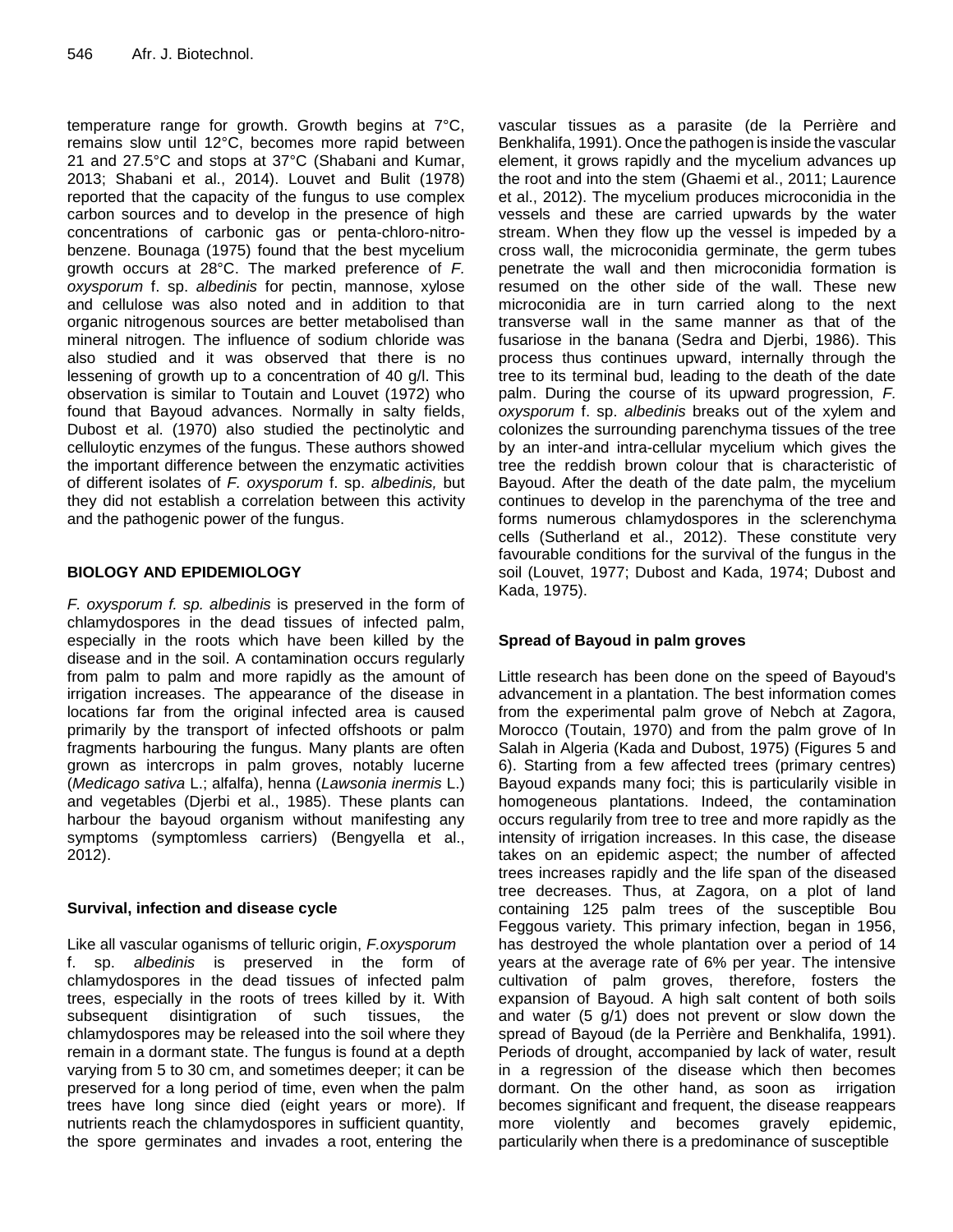

**Figure 5.** Progression of bayoud disease in West-South oasis of Algeria.

varieties. It thus seems that alternating dry and wet periods are favourable to an explosive expansion of the disease. This phenomenon has also been observed for other *Fusarium* diseases (Djerbi, 1970). Furthermore, according to Pereau-Leroy (1958), certain intercrops such as lucerne, alfalfa *M. sativa,* henna *(L. inermis* L.) vegetables … etc, foster strong attacks of Bayoud. The author thinks that this ellect is due to the influence of copious irrigation, indispensable to these crops during the hot season. A study by Laville and Lassois (1963) shows that the direction of the advancement of the disease in the Ain Salah palm grove is related to the dominant

winds, irrigation and the salinity gradient. On the other hand, to date no work has been done to demonstrate the possible influence of nematodes on the spread of Bayoud. The appearance of foci that are rather far from the original focus is essentially related to the transport of infected offshoots or palm tree fragments harbouring the fungus. The consequences of the spread of Bayoud are particularity visible in Morocco. After the disappearance of a great number of the best varieties, presently in the Moroccan palm groves more than 50, of the trees are of seedling origin called Khalts, Sairs or Deguels (In arabic). These Sairs are often of bad quality, meaning of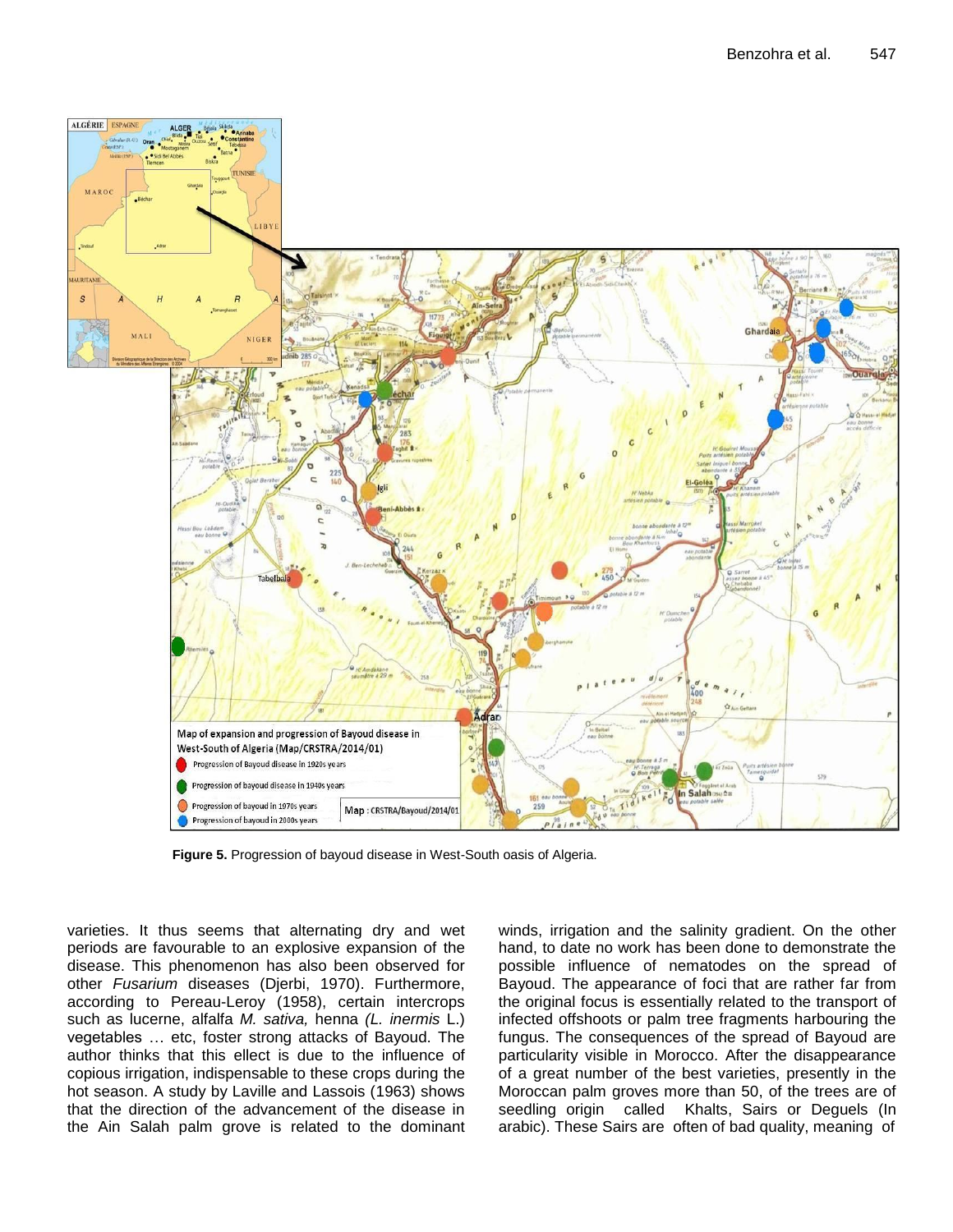

**Figure 6.** Map of Bayoud disease situation in date palms oasis in Algeria.

low commercial value.

# **HOST PLANTS**

Many plants are often grown among date palms in the groves, notably alfalfa, henna, etc. To date, *F. oxysporum*  f. sp. *albedinis* has only been isolated from henna *(Lawsonia inermia);* indeed, the plant harbours the Bayoud organism without manifesting any symptoms. More recently in France, Mercier and Louvet (1973) also isolated the causal organism of Bayoud on *Phoenix canariensis,* another species of palm trees, which manifests the same symptoms as the vascular fusariose of the date palm trees.

#### **CONTROL OF BAYOUD DISEASE**

#### **Chemical control**

Soil treatment of this type of disease is destined, *a priori*,

to fail and should therefore be avoided. Chemical control can, however, be feasible in the event of the discovery of primary sources of infection in a healthy area. In this case eradication techniques should be used: palms are uprooted and incinerated on the spot. The soil is then treated with methyl bromide or chloropicrin and the area closed off with replanting prohibited until further notice.

# **Cultural control**

Since the factors that favour high yield in date palms (irrigation, fertilisation, etc.) are the same that favour the growth of the fungus, cultural techniques are not advised. However, a significant reduction in the amount of irrigation can retard the advance of infection, that is, stopping irrigation between the months of May and October, during the hot season in the northern hemisphere (Pereau-LeRoy, 1958; Dubost and Rellon, 1974). Since the contamination occurs mainly by root contact, disease-free palms can be isolated by digging a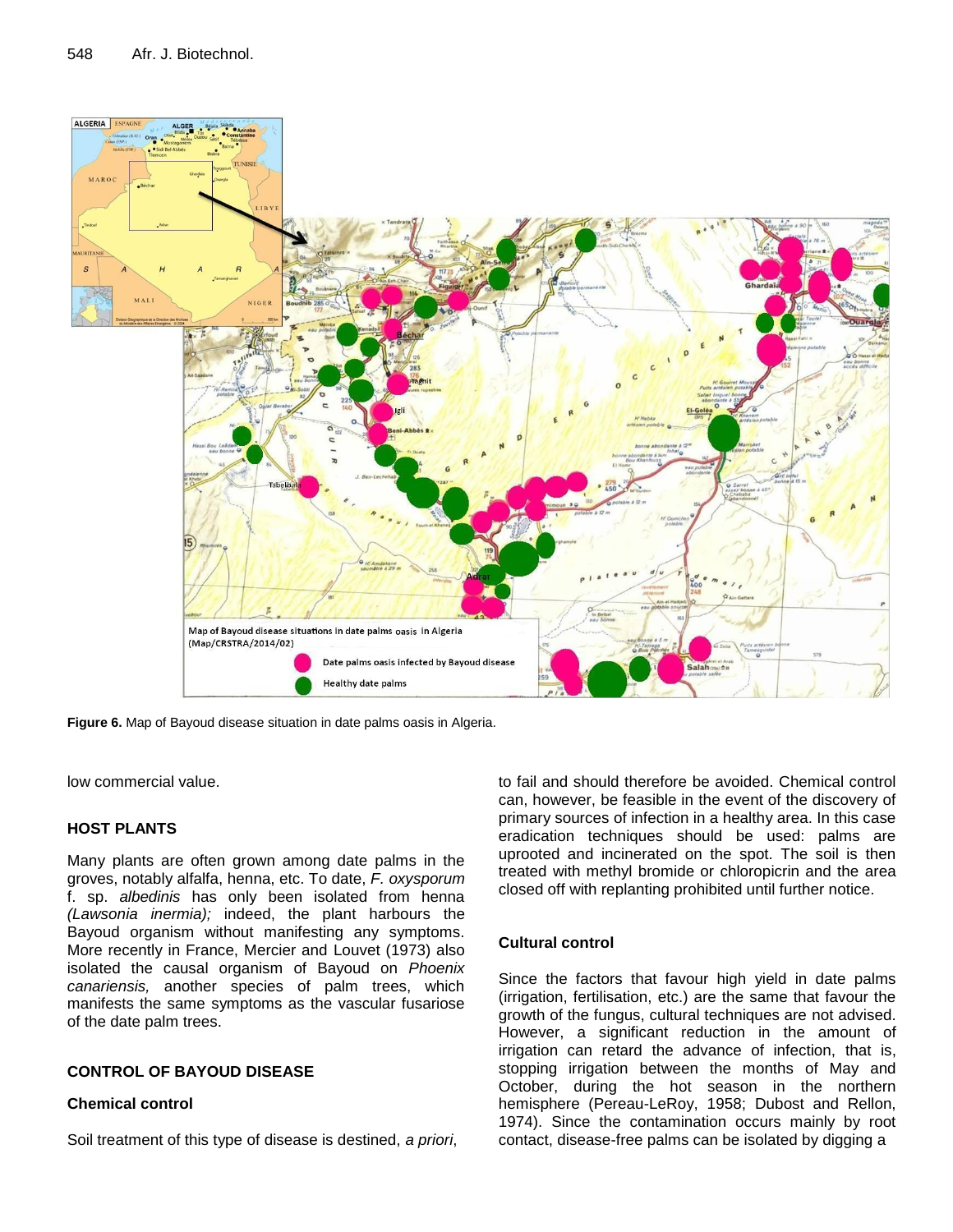trench of 2 m deep around them. Water should be provided by a trough bridging the rest of the grove to this isolated plot. Under these conditions these palms can be protected for more than 10 years (Djerbi, 1983).

### **Prophylactic measures**

The essential task is to prevent the movement of contaminated plant material from an infected palm grove to a healthy one. This material has been previously mentioned, consists mainly of offshoots, palm fragments, manure and infected soil, and artifacts made from these materials. Legislation preventing the conveyance of contaminated vegetative material from one country to another, or from one region to another, has been passed by various countries such as Algeria, Egypt, Iraq, Libya, Mauritania, Saudi Arabia, Tunisia and USA.

### **Genetic control**

The only productive means of controlling bayoud disease lies in continued research into resistant varieties. Many resistant cultivars have already been obtained in Morocco from three sources: selection of bayoud-resistant varieties from those already existing (local and introduced), selection of high-quality, resistant clones from the natural population of the date palm, and creation of resistant and high quality varieties through a hybridisation programme (Djerbi et al., 1986). In addition, the present success of date palm propagation by *in vitro* culture will make it possible to rehabilitate the Moroccan and Algerian palm groves that have been destroyed by bayoud. It will also be possible to reconstitute the palm groves presently threatened by Bayoud and create new date-growing areas with the help of high quality, resistant varieties.

# **CONCLUSION AND PERSPECTIVES**

The palm tree plays an important role in the ecology, economy and sociology of the Saharan environment; this tree is, in fact, irreplaceable in irrigable desert lands. Because of the considerable damage that Bayoud has caused in Moroccan, and Algerian palm groves and the threat that it constitutes to other countries, the disease has become the greatest enemy to date-growing regions of the world. As previously mentioned, the biological characteristics of *F. oxysporum* f. sp. *albedinis* and of its host make any type of successful chemical control unlikely. Furthermore, the projected prophylactic measures will never control Bayoud; they will only temporarily retard the spread of this disease. Genetic control remains the only solution to this problem. The first solution, leading to short-term (within 5 years) results. Consists of studying the date palm population existing in contaminated zones in order to select resistant varieties of good quality. This genetic potential will be complemented by the introduction of the world's best varieties which will then be tested for Bayoud resistance. There remains, however, the problem of propagation of selected cultivars. Indeed, the release of a resistant cultivar and its planting on a mass scale demands in turn the availability of large numbers of offshoots. It is obvious that the natural production of offshoots by palm trees is very slow and insufficient to fulfil the demand for offshoots in all areas damaged by Bayoud disease. The improvement of the technique of rooting light-weight offshoots in greenhouses equipped with "mist systems" will help to accelerate, at least slightly, the technique of vegetative propagation (Saadi, 1979). Nevertheless, this course of action does not solve the need for large number of offshoots.

The solution to the problem lies in the perfection of a method of date palm tissue culture. Several laboratories throughout the world are working on this subject and they have obtained encouraging results. Those of the laboratories of Indio (USA) and Angers (France) are particularity interesting. Indeed, these authors have succeeded in obtaining young date palms from inflorescences or trom meristematic tissues. Once this method is perfected, intlnite numbers of highquality, Bayoud resistant date palms will be obtained from these clones. Thus, not only will it be possible to rehabilitate the Moroccan and Algerian palm groves that have been destroyed by Bayoud, but it will also be possible to reconstitute the palm groves presently threatened by Bayoud, as well as to create new date-growing areas with the help of high-quality, resistant varieties.

In conclusion, bayoud disease is an epiphytic disease for which there is no known cure at present. Only preventive measures could protect healthy date plantations from this disease. Therefore, the following measures are imperative:

i) Forbid the introduction of offshoots and all other plant material (palm fragments, artifacts made from date material, manure and infected soil) originating from bayoud infected countries or regions.

ii) Forbid the import of seeds and unprocessed products of symptomless carriers such as Alfalfa (Lucerne) and Henna from bayoud-infected countries or regions.

iii) Adopt legislation preventing the conveyance of the above plant material.

iv) Immediately report cases where symptoms similar to the ones caused by the bayoud appear.

v) Information on bayoud and other major diseases and pests is necessary for the success of all above actions and must be available to all date growers.

#### **REFERENCES**

- Baysal Ö, Siragusa M, Gümrükcü E, Zengin S, Carimi F, Sajeva M, Da Silva JAT (2010). Molecular Characterization of *Fusarium oxysporum* f. *melongenae* by ISSR and RAPD Markers on Eggplant. Biochem. Genet. 48: 524-537.
- Bengyella L, Pranab R, Yekwa E, Waikhom S (2012). The Farmers Cry: Impact of Heat Stress on *Fusarium oxysporum* f. sp. *dianthi*,